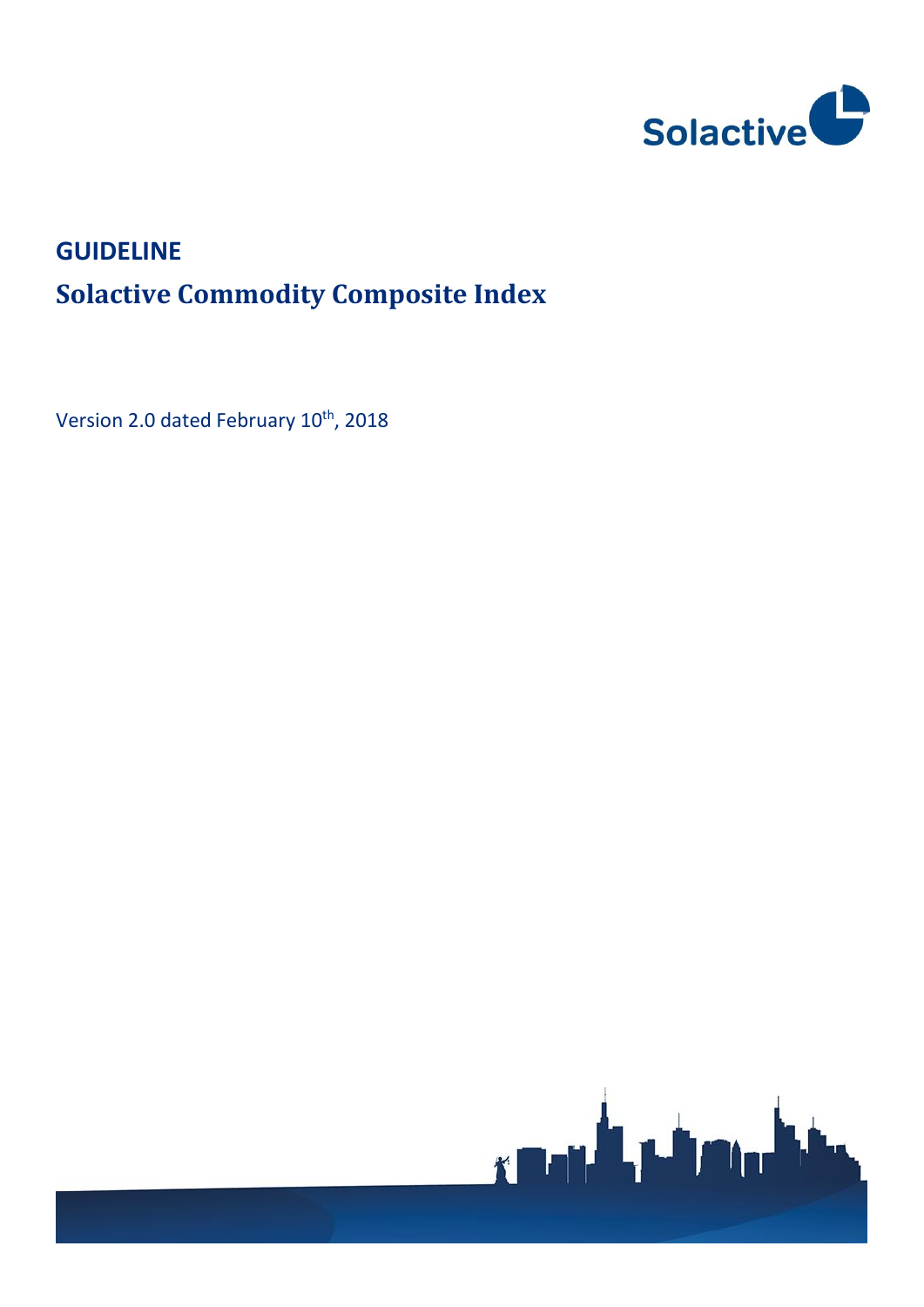## **Contents**

#### **Introduction**

#### **1 Index specifications**

- **1.1** Short name and ISIN
- **1.2** Initial value
- **1.3** Distribution
- **1.4** Prices and calculation frequency
- **1.5** Weighting
- **1.6** Decision-making bodies
- **1.7** Publication
- **1.8** Historical data
- **1.9** Licensing

#### **2 Composition of the Index**

- **2.1** Selection of the index components
- **2.2** Ordinary adjustment
- **2.3** Extraordinary adjustment

#### **3 Calculation of the Index**

- **3.1** Index formula
- **3.2** Precision
- **3.3** Adjustments
- **3.4** Dividends and other distributions
- **3.5** Corporate actions
- **3.6** Recalculation
- **3.7** Market Disruption

#### **4 Definitions**

#### **5 Appendix**

- **5.1** Contact data
- **5.2** Calculation of the Index change in calculation method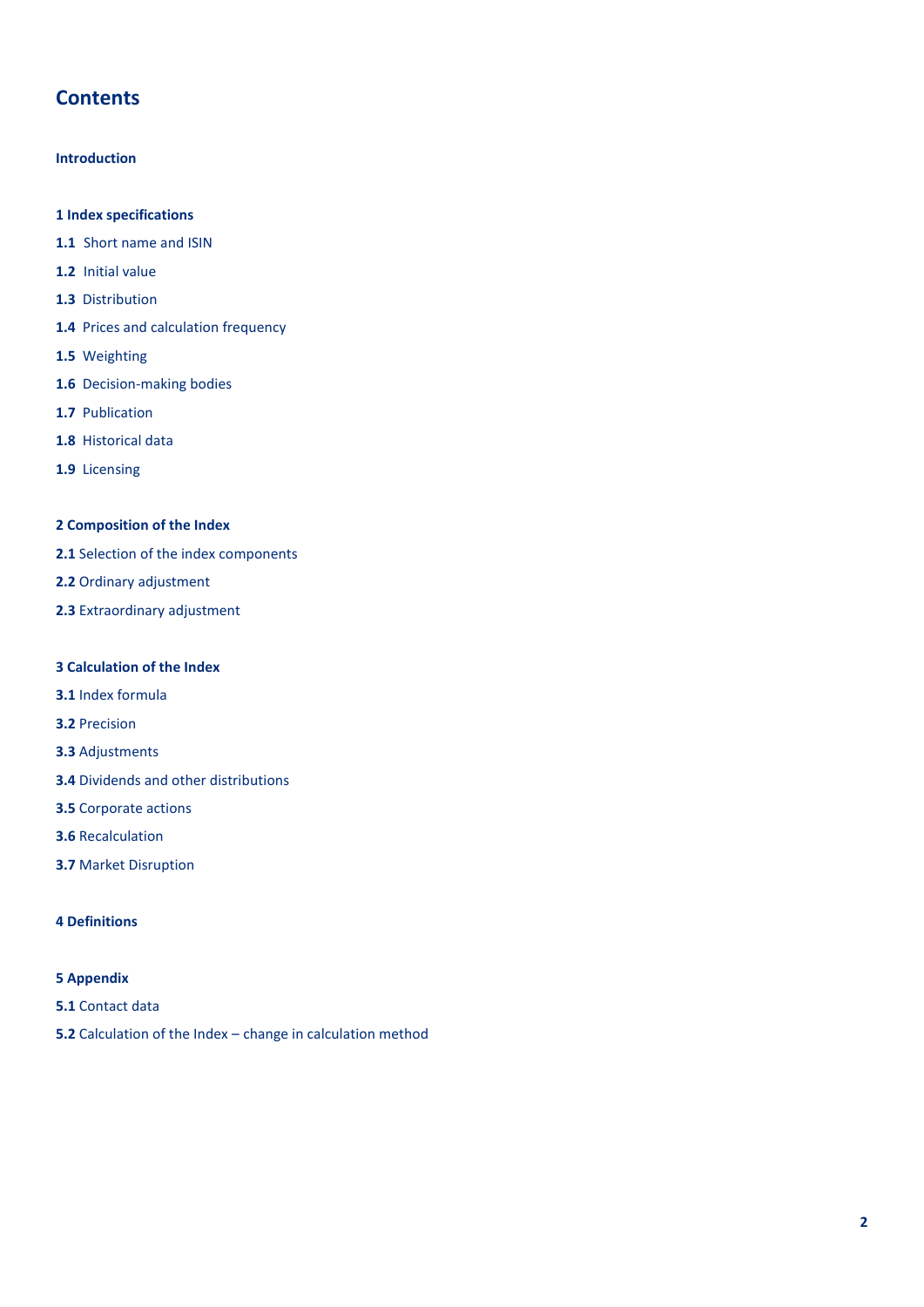This document contains the underlying principles and regulations regarding the structure and the operating of the Solactive Commodity Composite Index ("the Index")*.* Solactive AG shall make every effort to implement regulations. Solactive AG does not offer any explicit or tacit guarantee or assurance, neither pertaining to the results from the use of the Indices nor the Index values at any certain point in time nor in any other respect. The Indices are merely calculated and published by Solactive AG and it strives to the best of its ability to ensure the correctness of the calculation. There is no obligation for Solactive AG – irrespective of possible obligations to issuers – to advise third parties, including investors and/or financial intermediaries, of any errors in the Index. The publication of the Index by Solactive AG is no recommendation for capital investment and does not contain any assurance or opinion of Solactive AG regarding a possible investment in a financial instrument based on these Indices.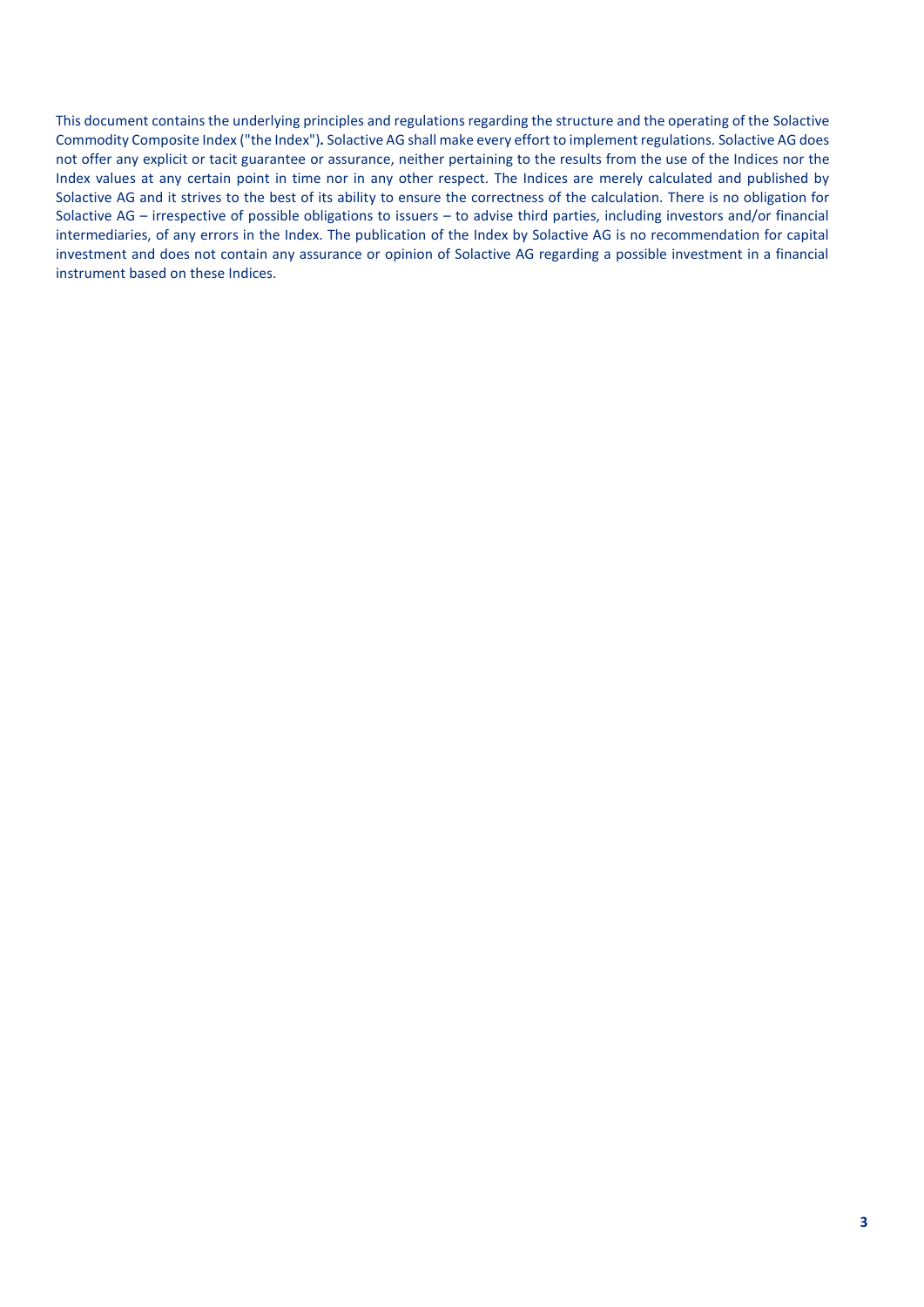## **Introduction**

This document is to be used as a guideline with regard to the composition, calculation and management of the Solactive Commodity Composite Index. Any changes made to the guideline are initiated by the Committee specified in section 1.6 of this document. The Index is calculated and published by Solactive AG. The name "Solactive" is copyrighted.

## **1 Index specifications**

The Solactive Commodity Composite Index is calculated and distributed by Solactive AG.

The Index is an index of sub-indices. The Index is designed to represent the collective performance of a wide range of commodities by providing an investible benchmark consisting of selected indices from leading global index sponsors and proprietary index providers. The Index consists of four equally-weighted commodities indices. In order to ensure counterparty diversification, the Index includes sub-indices accessed via a minimum of three counterparties.

The Index is calculated and published in USD.

#### **1.1 Short name and ISIN**

The Indices are distributed under the following identifiers:

| <b>Name</b>                                   | <b>ISIN</b>  | <b>WKN</b> | <b>Characteristic</b> | <b>RIC</b> | <b>BBG</b>        |
|-----------------------------------------------|--------------|------------|-----------------------|------------|-------------------|
| Solactive Commodity<br><b>Composite Index</b> | DE000SLA5L21 | SLA5L2     | Index of indices      | .SOLCOMCO  | SOLCOMCO<br>Index |

#### **1.2 Initial value**

The Indices are launched with a level of 100.0000 at the close on the start date, 21st March 2018. Data before 21st March is backtested.

#### **1.3 Distribution**

The Index is published via the price marketing services of Boerse Stuttgart AG and are distributed to all affiliated vendors. Each vendor decides on an individual basis as to whether he will distribute/display the Solactive Commodity Composite Index via his information systems.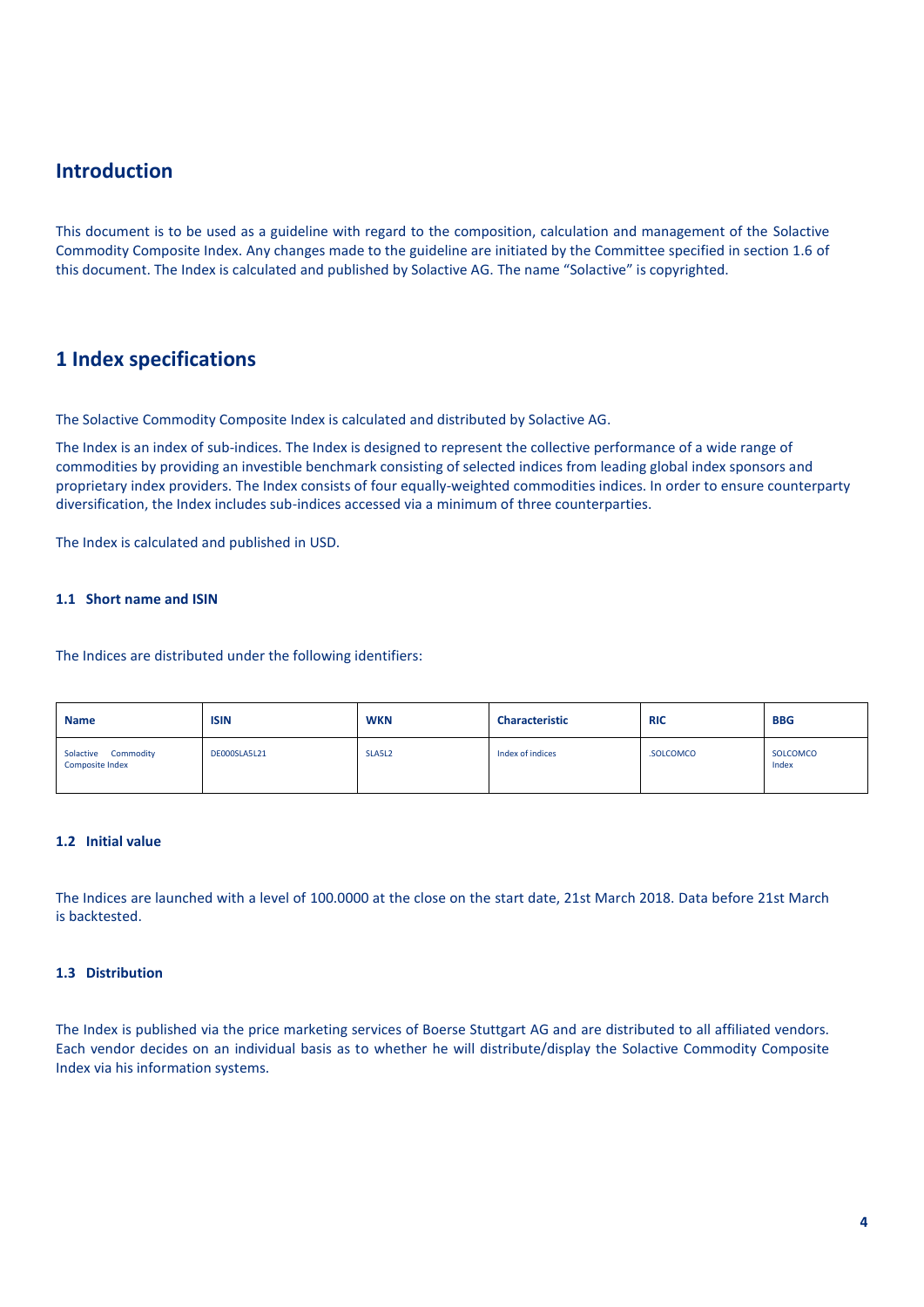#### **1.4 Prices and calculation frequency**

The level of the Index is calculated and published on each Calculation Day. The calculation schedule depends on the availability of the sub-indices and is agreed upon after the new selection is done for the upcoming year.

The Solactive Commodity Composite Index is calculated every Calculation Day at 11:00 pm CET. In case one of the subindices is not published on such a Calculation Day, the last available published price of such a sub-index is used for the calculation.

#### **1.5 Weighting**

The new index components are determined annually on the Selection Date. This is the first Business Day in December each year. The new index components as determined on the Selection Date will enter the index on the Major Rebalancing Date in June.

The selected index components are equally weighted. The determination of the selected index components is described in Section 2.1

In addition to the Major Rebalancing Date in June, there are three Minor Rebalancing Dates ( $3<sup>rd</sup>$  Wednesday in March, September and December), on which the current index components get reweighted to an equal weighted allocation. The weights of the selected index components will be allowed to drift intra-quarter.

#### **1.6 Decision-making bodies**

A Committee composed of staff from Solactive is responsible any amendments to the rules (in this document referred to as the "Index Committee").

#### **1.7 Publication**

All specifications and information relevant for calculating the Index are made available on the http://www.solactive.de web page and sub-pages.

#### **1.8 Historical data**

Historical data will be maintained from the launch of the Index on 21st March 2018.

#### **1.9 Licensing**

Licences to use the Index as the underlying for investment products issued by stock exchanges, banks, financial services providers and investment houses or for benchmark usage are granted by Solactive AG*.*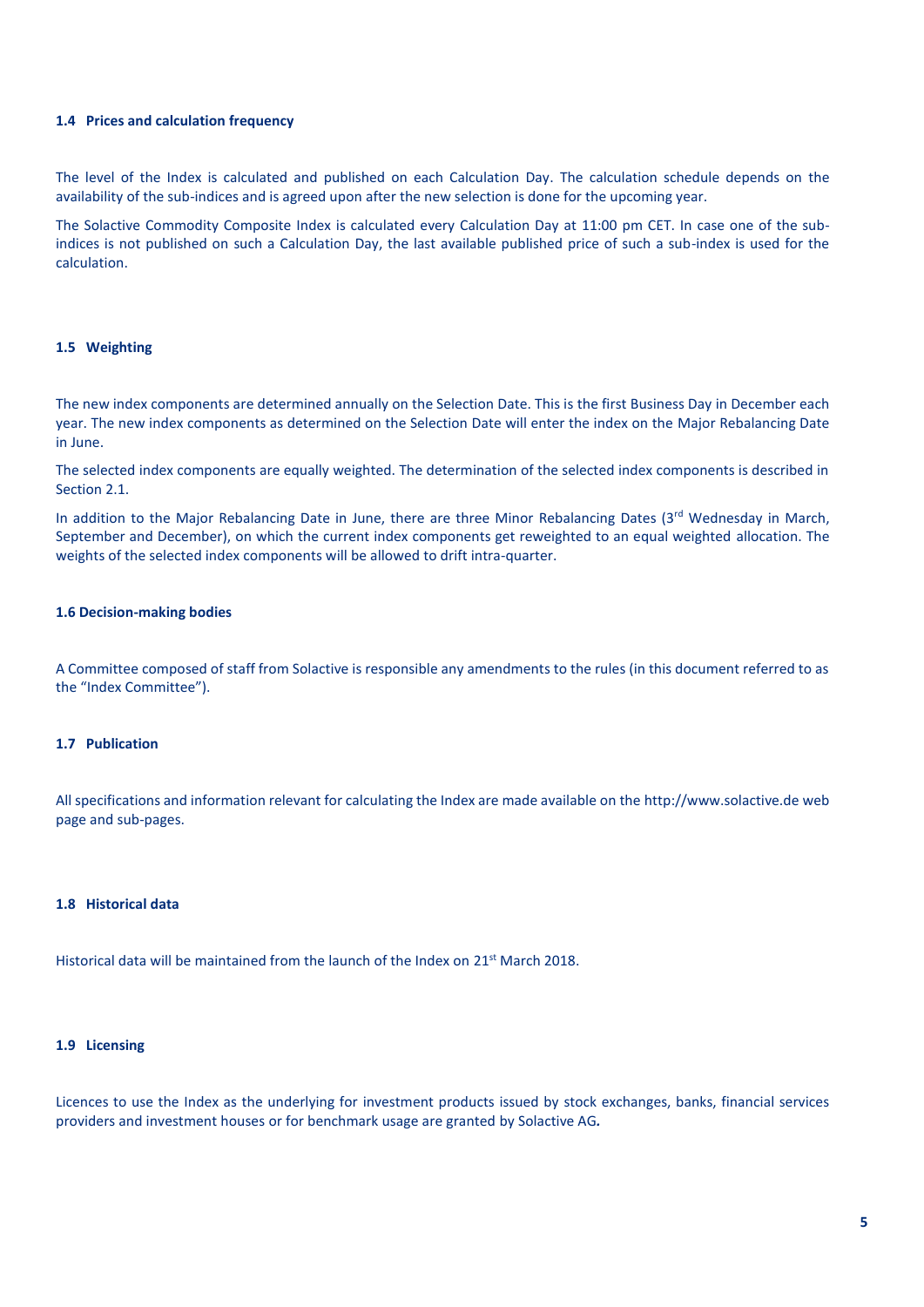## **2 Composition of the Index**

#### **2.1 Selection of the Index Components for annual review**

The eligible universe is composed of the following indices (each of them an Underlying Component, together the Underlying Components):

| <b>Underlying</b><br>Component | Provider             | Name                                                             |
|--------------------------------|----------------------|------------------------------------------------------------------|
| 1                              | <b>Barclays</b>      | <b>BCI Momentum Alpha</b>                                        |
| $\overline{2}$                 | <b>Barclays</b>      | <b>BCI Roll Yield</b>                                            |
| 3                              | <b>Barclays</b>      | <b>BCI Multi-Strategy</b>                                        |
| 4                              | <b>Barclays</b>      | <b>BCOM Momentum</b><br>Alpha                                    |
| 5                              | <b>Barclays</b>      | <b>BCOM Multi-Strategy</b>                                       |
| 6                              | <b>Barclays</b>      | <b>BCOM Multi-Strategy</b><br>Ш                                  |
| 7                              | <b>Barclays</b>      | Backwardation<br>Diversified                                     |
| 8                              | Citi                 | Citi CUBES (BCOM<br>wtd) TR                                      |
| 9                              | Citi                 | Citi CUBES Distributed<br>(BCOM wtd) TR                          |
| 10                             | Citi                 | <b>Citi Commodities</b><br>Curve Composite Beta<br>(BCOM wtd) TR |
| 11                             | Citi                 | Citi Commodities<br><b>BCOM Pre-Roll TR</b>                      |
| 12                             | Citi                 | Citi Commodities<br>Dynamic Pre-Roll Beta<br>TR                  |
| 13                             | <b>Credit Suisse</b> | <b>CSCB UCITS</b>                                                |
| 14                             | <b>Credit Suisse</b> | CS Custom 24E                                                    |
| 15                             | <b>Credit Suisse</b> | CS Seasonal Optimizer                                            |
| 16                             | Deutsche Bank        | <b>DBLCI OY Balanced</b>                                         |
| 17                             | Deutsche Bank        | <b>DB Booster BCOM</b>                                           |
| 18                             | Deutsche Bank        | DB Booster S&P GSCI<br>Light Energy                              |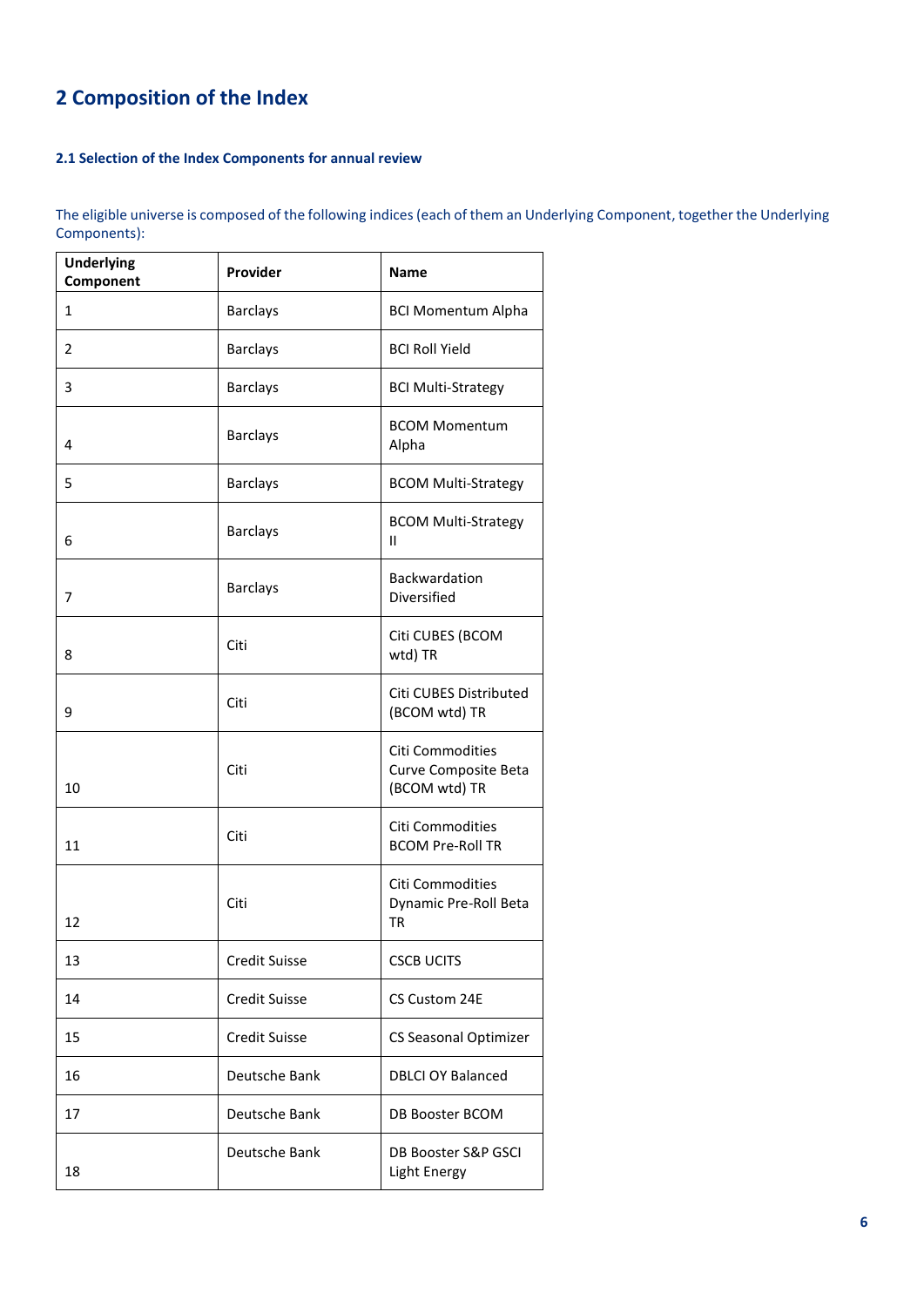| 19 | Goldman Sachs  | Enhanced Strategy on<br>the BCOM                                                 |  |  |
|----|----------------|----------------------------------------------------------------------------------|--|--|
| 20 | Goldman Sachs  | Backseeker II Strategy<br>on the BCOM                                            |  |  |
| 21 | Goldman Sachs  | COT Congestion on the<br><b>BCOM</b>                                             |  |  |
| 22 | Goldman Sachs  | SAGE on the BCOM                                                                 |  |  |
| 23 | JP Morgan      | <b>JPMCCI Ex Front</b><br>Month Energy Light TR<br>Index                         |  |  |
| 24 | JP Morgan      | JPMCCI Energy Light<br>TR Index                                                  |  |  |
| 25 | JP Morgan      | JPMorgan Alternative<br><b>Benchmark Enhanced</b><br><b>Beta Select TR Index</b> |  |  |
| 26 | JP Morgan      | JPMorgan Commodity<br>Carry Pairs Beta Index                                     |  |  |
| 27 | JP Morgan      | JPMorgan Dynamic<br><b>Roll Timing Alternative</b><br>Benchmark Index            |  |  |
| 28 | JP Morgan      | JP Morgan<br>Backwardation<br><b>Alternative Benchmark</b>                       |  |  |
| 29 | Morgan Stanley | <b>BCOM Pre-roll</b>                                                             |  |  |
| 30 | Morgan Stanley | <b>BCOM Forward 3</b><br>Months Pre-roll                                         |  |  |
| 31 | Morgan Stanley | <b>BCOM Dynamic Roll</b>                                                         |  |  |
| 32 | Morgan Stanley | BCOM Dynamic /<br>Momentum Roll                                                  |  |  |
| 33 | Morgan Stanley | MS Diversified Back<br><b>Basket Pre F3 Roll</b>                                 |  |  |
| 34 | Morgan Stanley | MS Diversified Back<br><b>Basket Dynamic Roll</b>                                |  |  |
| 35 | Morgan Stanley | MS RADAR (BCOM<br>sector)                                                        |  |  |
| 36 | Morgan Stanley | <b>MS RADAR</b>                                                                  |  |  |
| 37 | Morgan Stanley | MS TOPS S8 Early Roll                                                            |  |  |
| 38 | Morgan Stanley | MS TOPS S8 Curve<br>Momentum                                                     |  |  |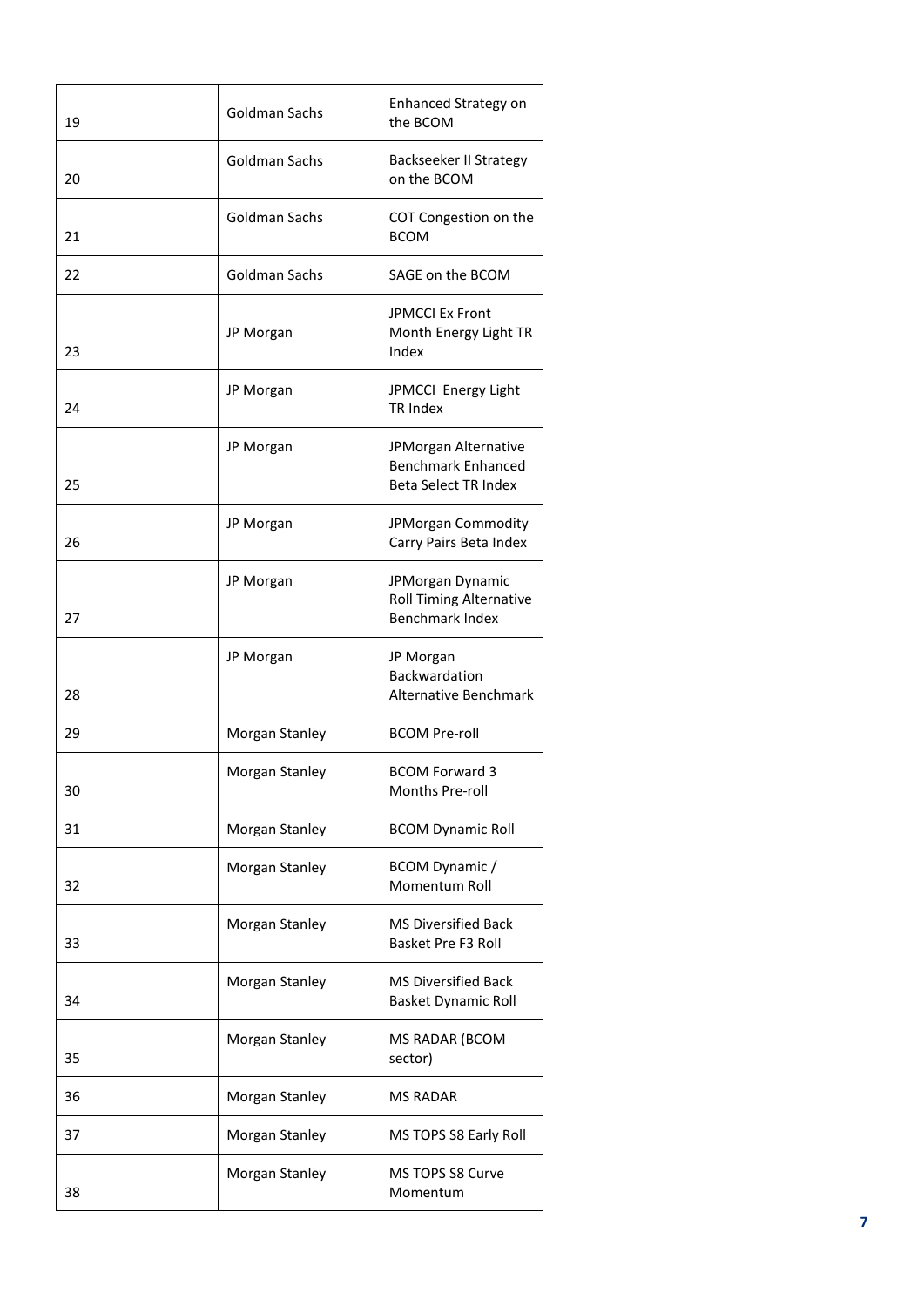| 39 | I UBS | UBS Bloomberg CMCI |
|----|-------|--------------------|
|    |       |                    |

The eligible universe may be reviewed from time to time due to the following reasons (not exhaustive):

- Changes in the market environment
- Availability of performance history
- UCITS status
- Structure of the sub-index and its coverage of investable range of commodities
- Solactive is able to receive and consume the relevant sub-index levels.

Changes to the eligible universe must be approved by an index committee.

Based on the eligible universe as defined above, the following selection steps are performed in order to determine the selected index components:

- 1. Remove any indices from the universe for whom the provider of the associated swap has a short-term credit rating below A2 (S&P) or below P2 (Moody's).
- 2. Score each index in the universe separately for each of the criteria described in the following table, then combine the scores using weightings shown. The performance and volatility values should be calculated on a total return USD basis, with the end of period for all calculations (including "History") being the last business day of the October preceding the review.

If less than 5 years of performance history exists for an index, the Score for the 5Y Performance metric allocated to that index should be 0, and the Volatility and Return / Risk calculation should be based on 3 year data.

If less than 3 years of performance history exists for an index, the Score for the 3Y Performance metric allocated to that index should be 0, and the Volatility and Return / Risk calculation should be based on 1 year data.

If less than 1 year of performance history exists for an index, that index should be excluded from the universe for this review.

| <b>Metric</b>    | <b>Unit</b> | <b>Score</b> |      |                |     |     | Weighting |       |       |
|------------------|-------------|--------------|------|----------------|-----|-----|-----------|-------|-------|
|                  |             | $\bf{0}$     |      | $\overline{2}$ | 3   | 4   | 5         |       |       |
| 1Y Performance   | %ile        |              |      |                |     |     |           |       | 12.0% |
| 3Y Performance   |             |              | <40  | < 55           | <65 | <85 | $>85$     | 10.0% |       |
| 5Y Performance   |             | $20$         |      |                |     |     |           | 18.0% |       |
| 5Y Volatility    |             |              |      |                |     |     |           |       | 20.0% |
| 5Y Return / Risk |             |              |      |                |     |     |           | 20.0% |       |
| History          | months      | <18          | $24$ | <36            | <48 | <60 | >60       | 20.0% |       |

- 3. Rank the indices according to the scores given
- 4. Calculate a matrix of correlations between the 5-year daily USD performance of every index in the universe and every other index in the universe.
- 5. Add the highest ranked of the incumbent indices (i.e. those that are already a constituent of the composite index) to a provisional composite index list.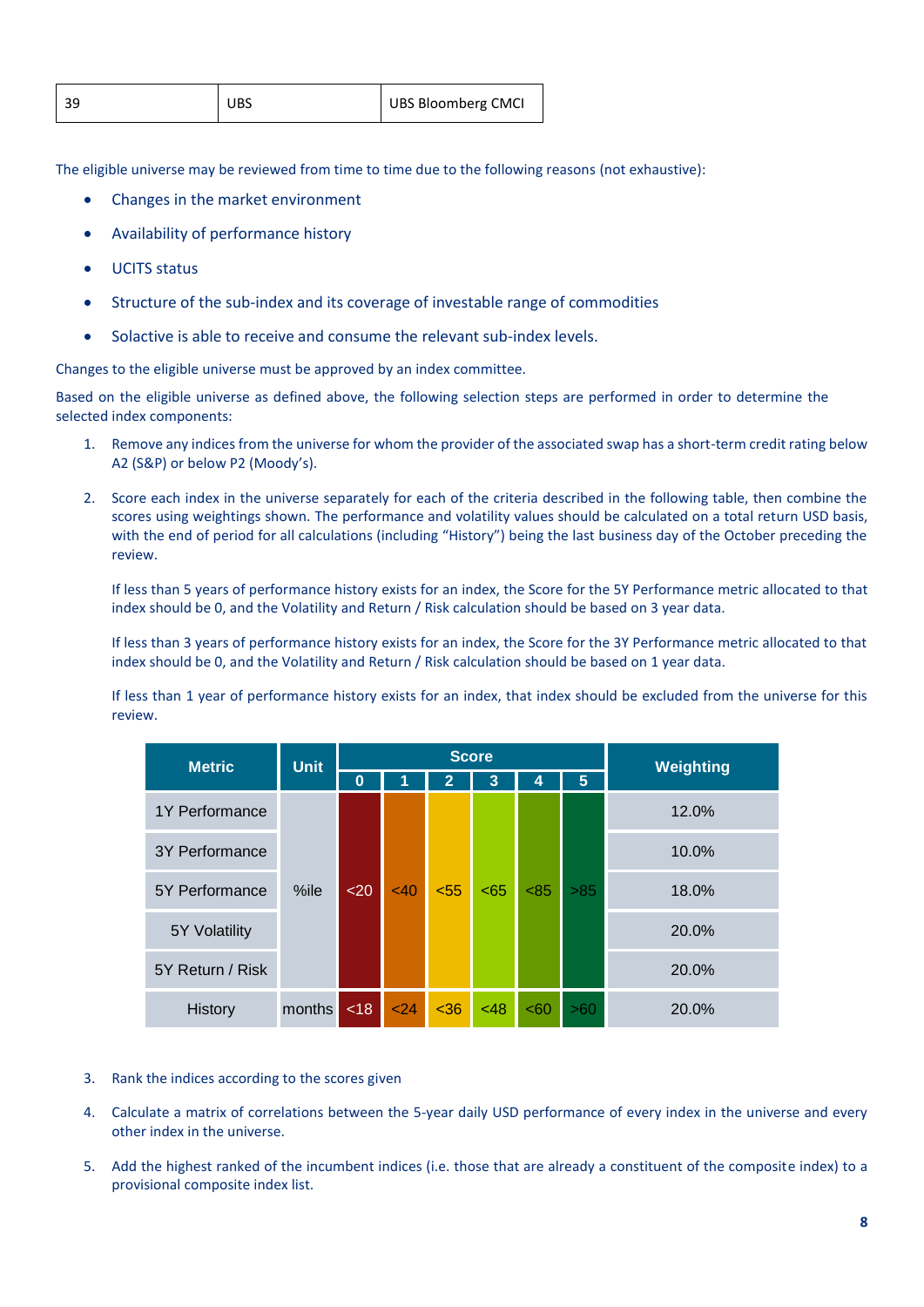- 6. Looking at each of the incumbent indices not yet added to the provisional composite index list, starting from the highest ranked according to the scores given in step 2, perform the following:
	- $\circ$  If the provisional composite list already contains 2 indices from the same provider, check whether the provider of the index under inspection is already in the provisional composite list. If it is, ignore this index and move on to the next incumbent index in the ranking.
	- o Inspect the calculated correlation between this index (index A) and each of those already added to the provisional composite index list (index B).
	- $\circ$  For each such correlation value, check whether the figure is above the 90<sup>th</sup> percentile of all correlation values against index B.
	- $\circ$  If *none* of the inspected values are above the 90<sup>th</sup> percentile, add index A to the provisional composite index list.
	- o Continue this process until either:
		- The provisional composite index list contains 3 indices.
		- All incumbent indices have been inspected.
- 7. If the provisional composite list contains fewer than 3 indices perform the following: Using the list of incumbent indices not yet added to the provisional composite list, starting with the highest ranked (by step 2 scores), add each index to the provisional composite list until it contains a total of 3 indices.
- 8. Looking at each of the indices not yet added to the provisional composite list (including non-incumbent indices this time), starting from the highest ranked according to the scores given in step 2, perform the following:
	- o If the provisional composite list already contains 2 indices from the same provider, check whether the provider of the index under inspection is already in the provisional composite list. If it is, ignore this index and move on to the next index in the ranking.
	- $\circ$  Inspect the calculated correlation between this index (index A) and each of those already added to the provisional composite index list (index B).
	- $\circ$  For each such correlation value, check whether the figure is above the 90<sup>th</sup> percentile of all correlation values against index B.
	- $\circ$  If *none* of the inspected values are above the 90<sup>th</sup> percentile, add index A to the provisional composite index list.
	- o Continue this process until either:
		- The provisional composite index list contains 4 indices.
		- **■** All indices have been inspected.
- 9. If the provisional composite list contains fewer than 4 indices perform the following: Using the list of all indices not yet added to the provisional composite list, starting with the highest ranked (by step 2 scores), add each index to the provisional composite list until it contains a total of 4 indices.
- 10. The 4 indices in the provisional composite list will be proposed as the new set of indices for the composite

Once the four sub-indices are identified they are allocated an equal weight of 25%.

The formula to calculate the necessary statistics is provided below. For that purpose, the prices of generic sub-indices i and j on Calculation Day t are denoted as  $P_{i,t}$  and  $P_{i,t}$ 

Define the daily return of sub-index i on Calculation Day t as

$$
r_{i,t} = \frac{P_{i,t}}{P_{i,t-1}} - 1
$$

and analogously the daily return of sub-index j on Calculation Day t as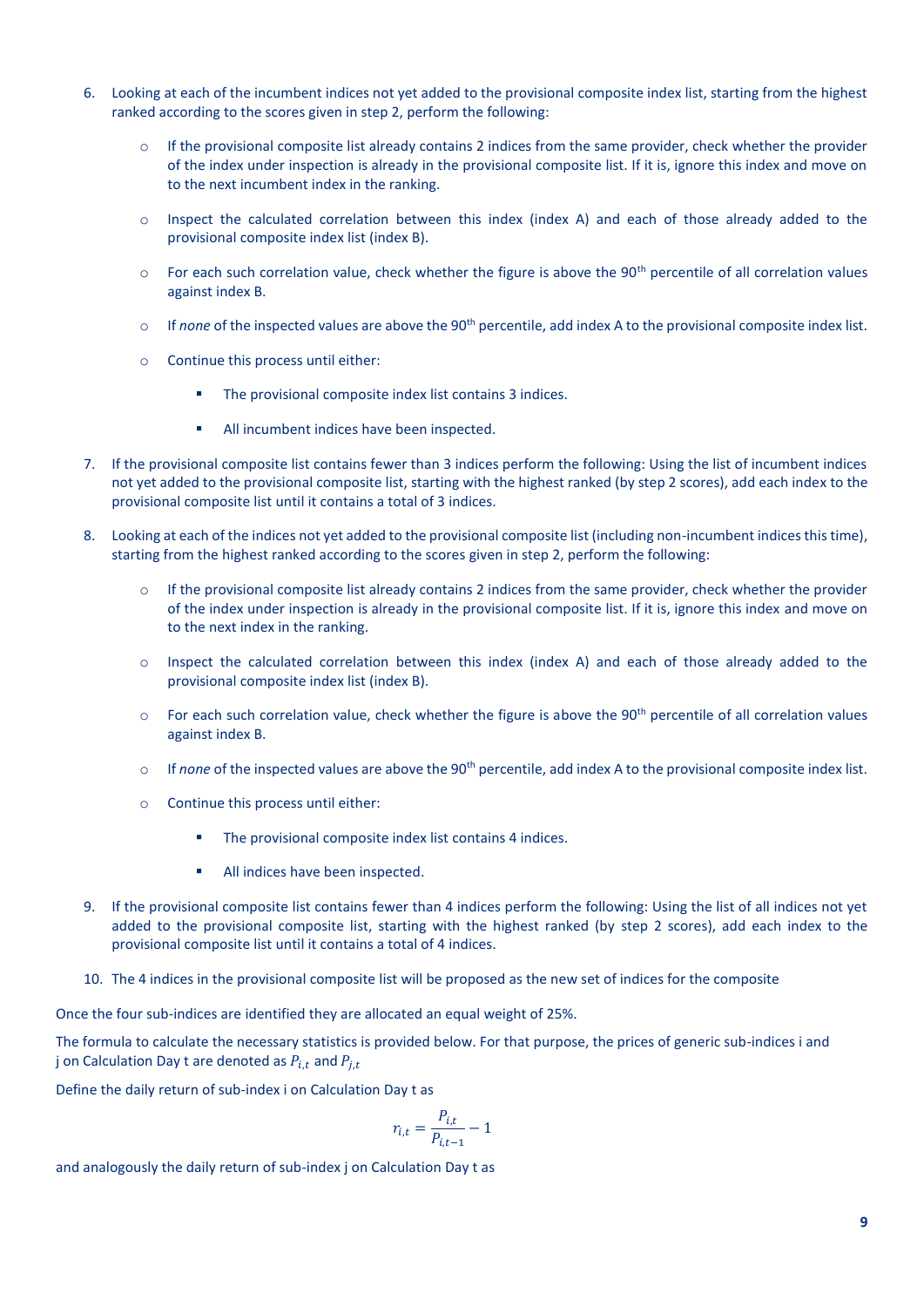$$
r_{i,t} = \frac{P_{j,t}}{P_{j,t-1}} - 1
$$

Define the n-year performance (for  $n = 1, ..., 5$ ) of sub-index i calculated on index Selection data date (as defined in section 4)  $t_s$  as:

$$
Perf_{i,t_s}^n = \frac{P_{i,t_s}}{P_{i,t_s-n \ years}} - 1
$$

Where  $P_{i,t_s-n \ years}$  is the closing price of sub-index i n years prior to index Selection data date  $t_s$ . For the avoidance of doubt, if the day n years prior to index selection data day  $t_s$  is not a Calculation Day, then the closing price of sub-index i on the immediately preceding Calculation Day shall be used. Assuming that in December 2017, the index selection date was 11<sup>th</sup> December, then  $Perf_{i,t_s}^1$  would have used the closing price as of 9<sup>th</sup> December 2016 in the denominator (as 11<sup>th</sup> December 2016 was a Sunday).

Define the 5-year (annualized) volatility of sub-index i as:

$$
vol_{i,t_s}^{5y} = \sqrt{252} * \sqrt{\frac{1}{\# obs(t_s, t_s - 5 \ years) - 1}} * \sum_{k=0}^{t_s - 5 \ years} (r_{i,t_{s-k}} - \overline{r_{i,t_s}^{t_s - 5 \ years})^2}
$$

Where  $\overline{r_{i,t_s}^{t_s-5 \, years}}$  denotes the mean of returns during the time period from index selection date  $t_s$  up to and including Calculation Day  $t_c - 5$  years.

 $#obs(t_s, t_s - 5 \text{ years})$  denotes the number of observations (= Calculation Days) in the time period from index selection date  $t_s$  up to and including Calculation Day  $t_s - 5$  years.

The correlation of the 5-year daily USD performance of sub-index i with sub-index j on index selection day t is calculated according to the following formula:

$$
corr_{i,j,t_S}^{5y} = \frac{\sum_{k=0}^{t_S-5 \ years\left(r_{i,t_{S-k}} - r_{i,t_S}^{t_S-5 \ years}\right) * \left(r_{j,t_{S-k}} - r_{j,t_S}^{t_S-5 \ years}\right)}}{\sqrt{\sum_{k=0}^{t_S-5 \ years\left(r_{i,t_{S-k}} - r_{i,t_S}^{t_S-5 \ years}\right)^2 * \sum_{k=0}^{t_S-5 \ years\left(r_{j,t_{S-k}} - r_{j,t_S}^{t_S-5 \ years}\right)^2}}}
$$

#### **2.2 Ordinary adjustment**

The index is rebalanced to the newly selected index components close of business on the third Wednesday in June. The index components get re-weighted to an equal-weighted allocation close of business on the third Wednesday in March, September and December.

#### **2.3 Extraordinary adjustment**

An extraordinary adjustment to the index only occurs if one of the selected index components ceases to exist (e.g. due to a merger of the respective sub-index) or is no longer UCITS compliant.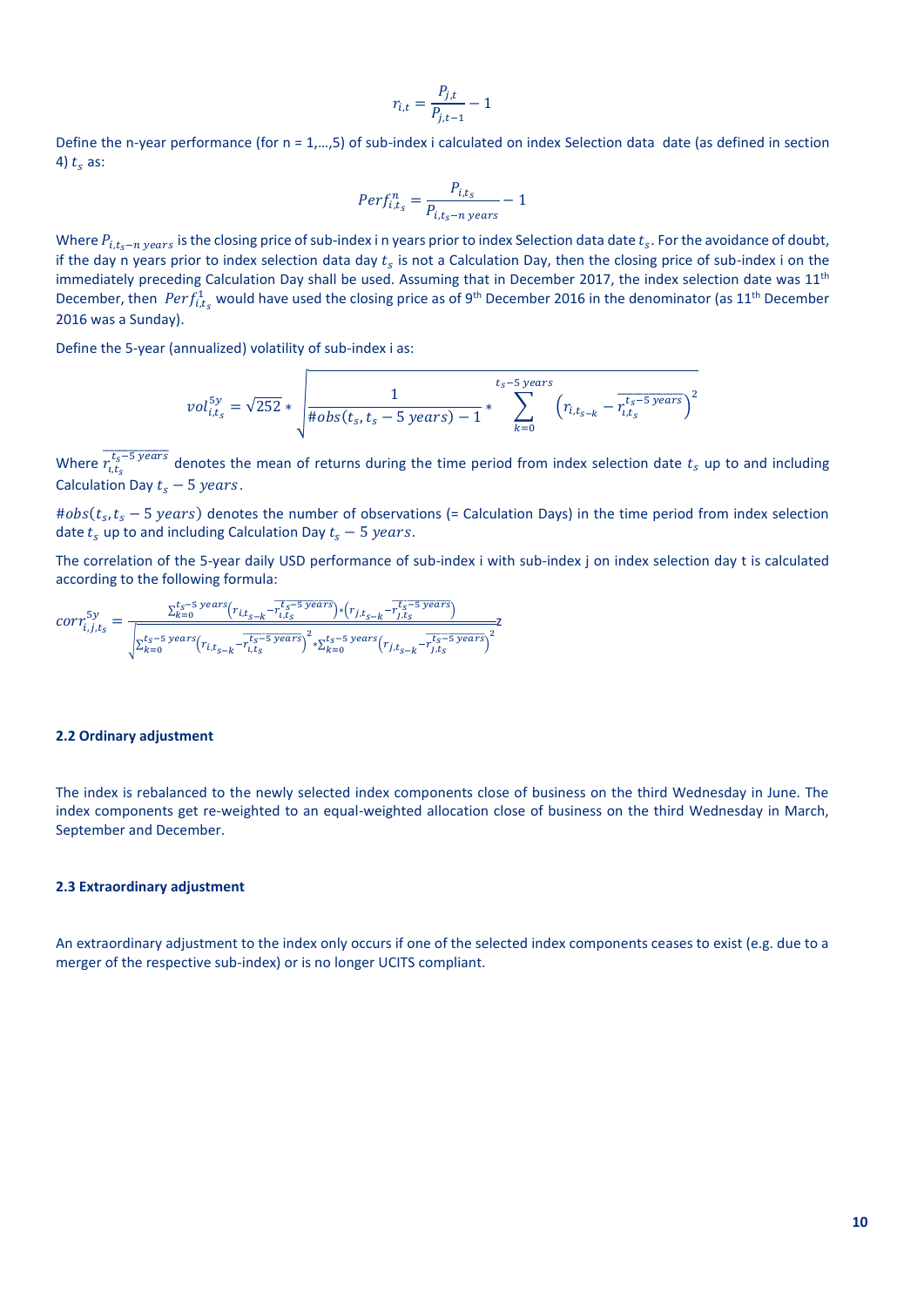### **3 Calculation of the Index**

#### **3.1 Index formula**

The level of the index on any Calculation Day t is determined according to the following formula:

$$
Index_t = \sum_{i=1}^{n} P_{i,t} * NOSH_{i,t_R}
$$

Where *n* is the number of selected index components,  $P_{i,t}$  is the closing price of sub-index i on Calculation Day t (if the closing price of sub-index i on calculation day t is not published, then the closing price as of the immediately preceding Calculation Day is used) and  $NOSH_{i,t_R}$  is the number of shares of sub-index i as determined on index rebalancing Day  $t_R$ . For the avoidance of doubt, if Calculation Day t is itself a rebalancing day, then the number of shares as determined on the rebalancing day immediately preceding Calculation Day t shall be used in the calculation of the index level on Calculation Day t.

The number of shares of sub-index i as determined on index rebalancing Day  $t_R$  is determined according to the following formula:

$$
NOSH_{i,t_R} = \frac{w_{i,t_S} * Index_{t_R}}{P_{i,t_R}}
$$

Where  $w_{i,t_s}$  is the weight of sub-index i as determined on the relevant index selection day  $t_s$ .

#### **3.2 Precision**

The Index Level will be published with rounding to [4] decimal places.

#### **3.3 Adjustments**

Not applicable.

#### **3.4 Dividends and other distributions**

Not applicable.

#### **3.5 Corporate actions**

Not applicable.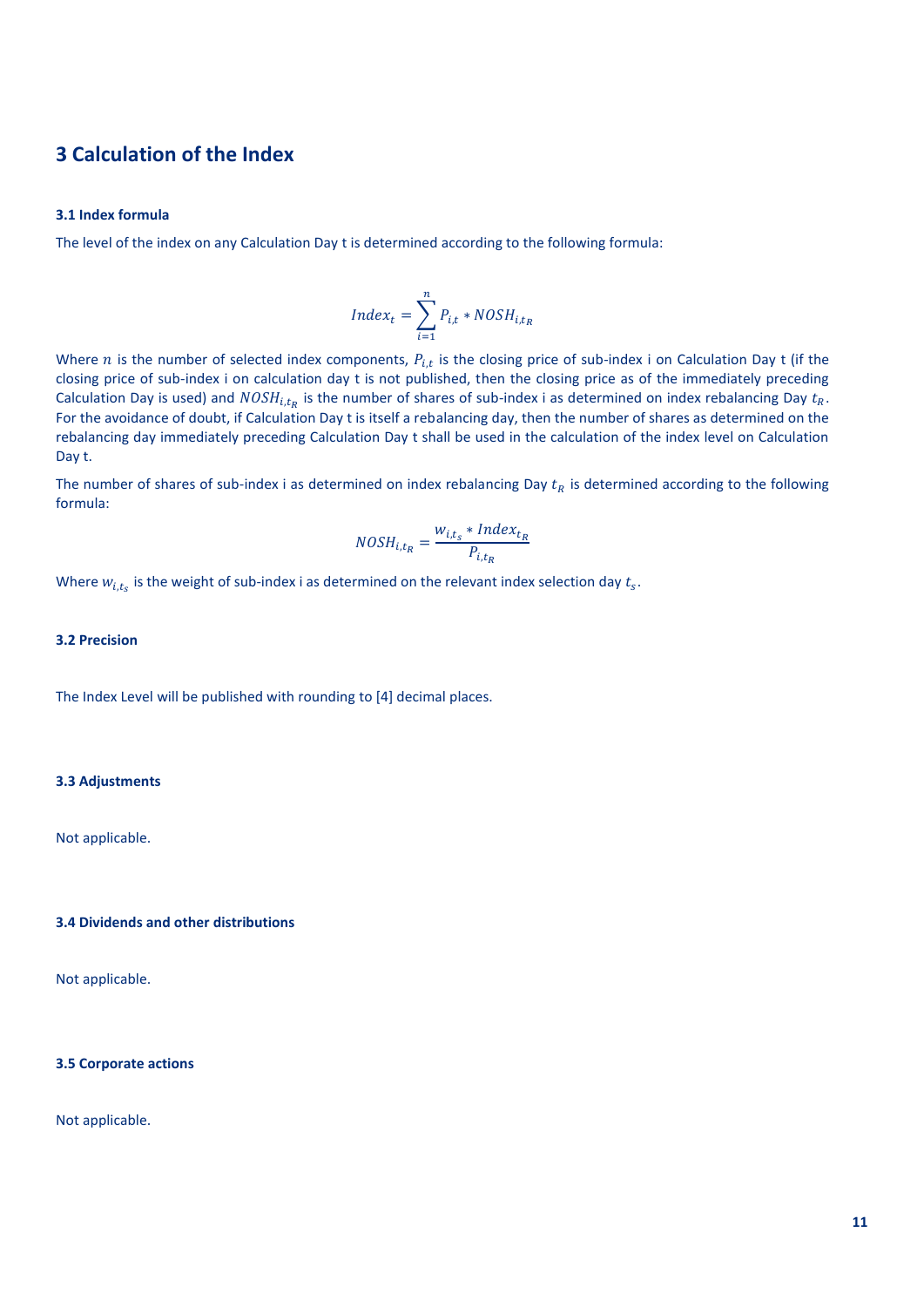#### **3.6 Recalculation**

Solactive AG makes the greatest possible efforts to accurately calculate and maintain its indices. However, the occurrence of errors in the index determination process cannot be ruled out. In such cases Solactive AG strictly adheres to its publicly available [Correction Policy.](http://www.solactive.com/wp-content/uploads/2016/11/Correction-Policy.pdf)

#### **3.7 Market Disruption**

In periods of market stress Solactive AG calculates its indices following predefined and exhaustive arrangements set out in its publicly availabl[e Disruption Policy](http://www.solactive.com/wp-content/uploads/2016/10/Disruption-Policy.pdf).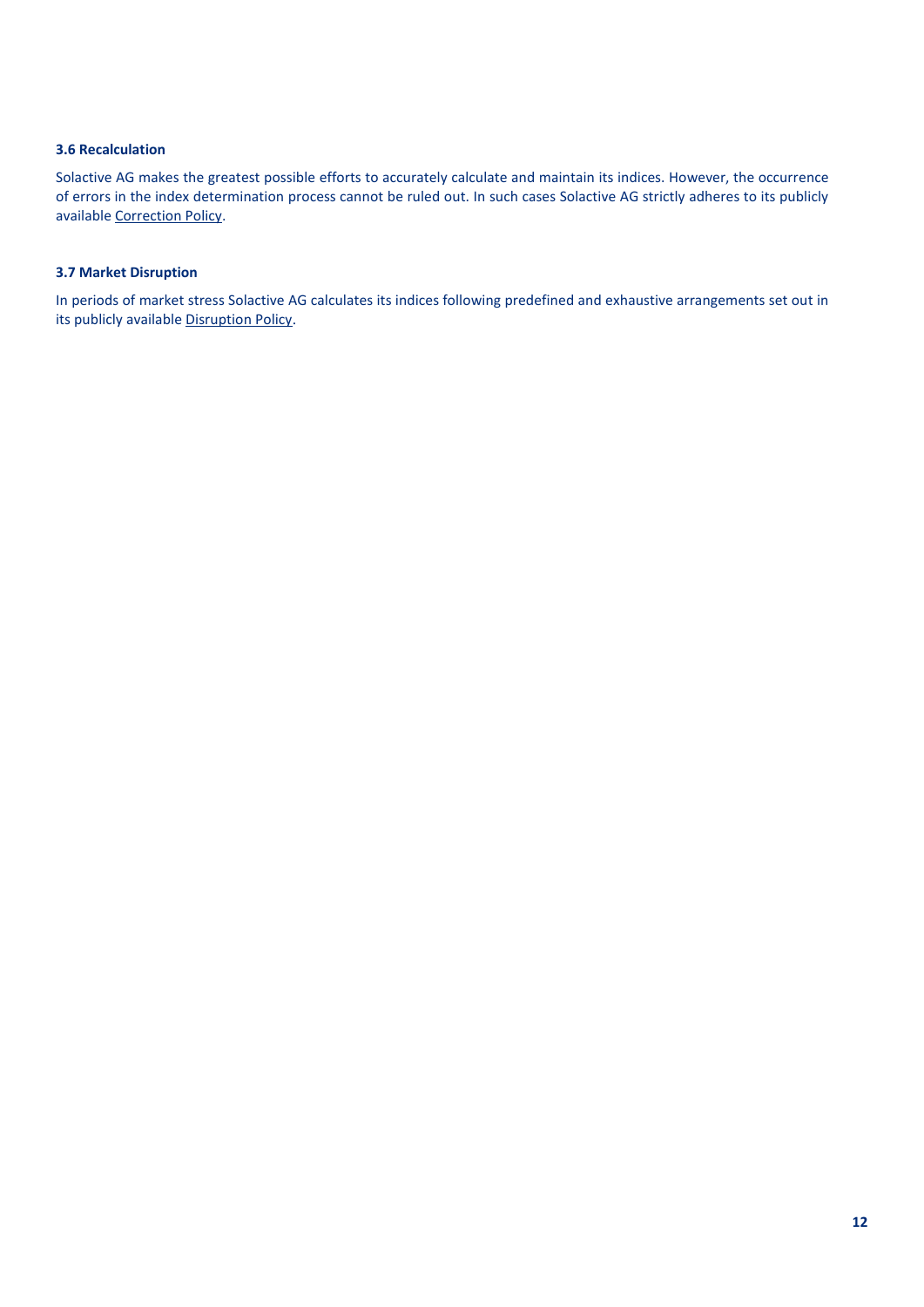#### **4. Definitions**

**"Underlying Components"** are the components listed in Section 2.1, comprising the eligible universe.

A **"Calculation Day"** is any weekday except Saturday and Sunday.

A "Publication Day" is any Publication Day except Christmas (25<sup>th</sup> December), New Year's Day (1<sup>st</sup> January) and Good Friday (the Friday immediately preceding Easter Day)

The **"Index Calculator"** is Solactive AG or any other appropriately appointed successor in this function.

The **"Index Currency"** is USD.

A **"Major Rebalancing Day"** is the third Wednesday in June.

A **"Minor Rebalancing Day"** is the third Wednesday in March, September and December.

The **"Selection Day"** is the first Business Day in December each year.

The **"Selection Data Day"** is the last business day in October.